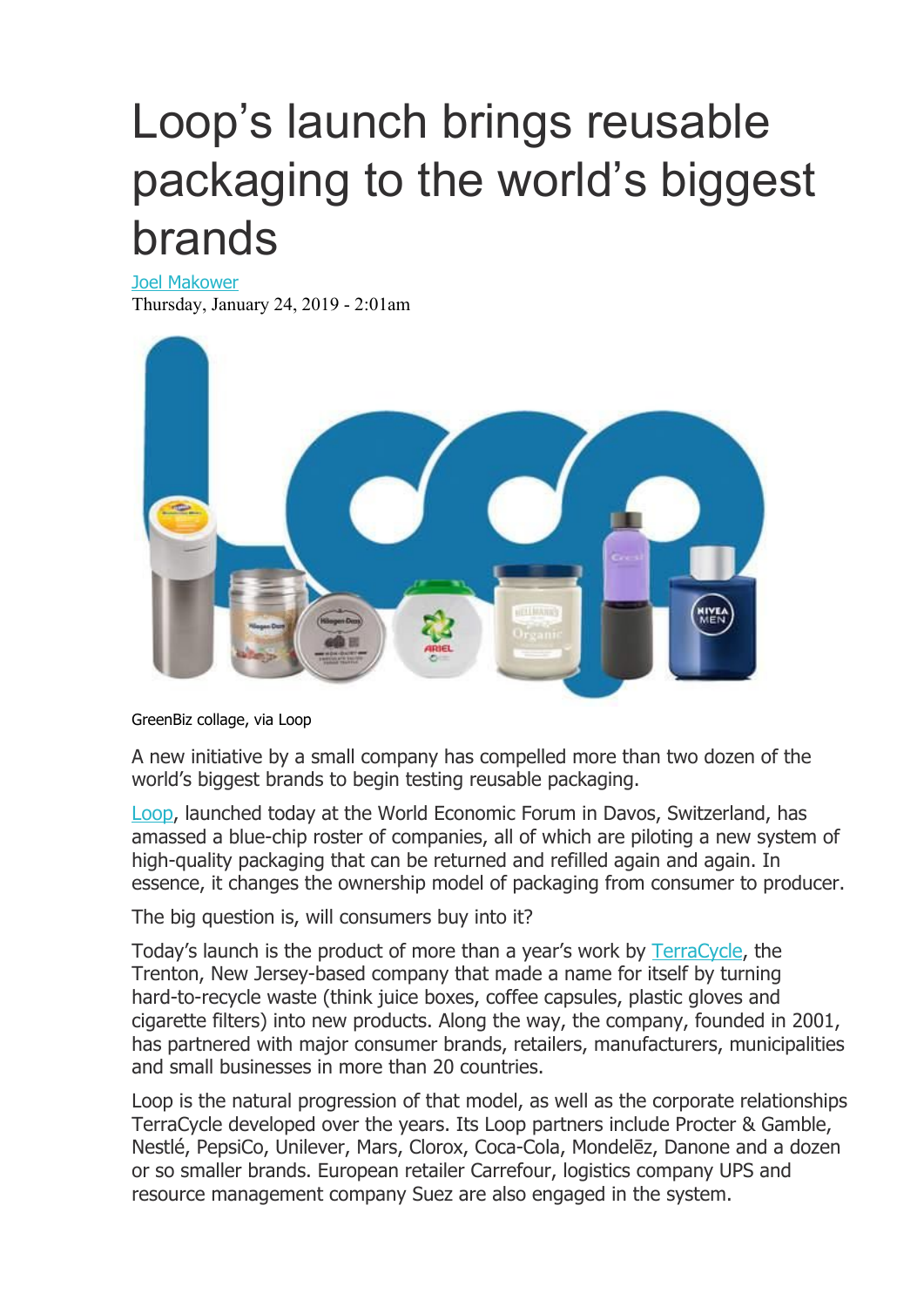The service will launch this spring in two markets: Ile-de-France, the region in north-central France surrounding Paris; and the New York region, which includes parts of Pennsylvania and New Jersey. Initially, about 300 products will be available in durable, reusable containers, many created especially for Loop.

"The key thesis statement is we can't just recycle our way out of the garbage crisis," Tom Szaky, TerraCycle's CEO and co-founder, explained to me recently. "We need foundational changes. Our version of the foundational change is: How do we solve for disposability at the root cause, while matching the benefits?"

**Loop brings back the old 'milkman model,' where products are delivered to your door at the same time empties are picked up, washed, refilled and readied for delivery to another customer.**

Simply put, Loop brings back the old "milkman model," where products are delivered to customers at the same time empties are picked up, washed, refilled and restocked for delivery to another customer. The customer gets the product but the company owns the package.

The reality is somewhat more complex.

Loop initially will be an e-commerce play. Consumers can order goods from the Loop website or that of a partner and have them delivered like traditional products ordered online. But there's a twist: Customers pay a small deposit for a package that has been designed for 100 or more use-cycles. When the container is empty, customers place it in a specially designed tote for pickup or, in some cases, can bring it to a retailer. They can choose whether they want that product replenished; if not, their deposit is returned or credited to their account. The empties are sent to a facility where they are washed and refilled.

The entire process is handled by TerraCycle, from sale and delivery to package return and cleaning. In effect, TerraCycle is the online retailer, buying wholesale and selling retail. The package remains the property of the brand.

Eventually, Loop will expand to include brick-and-mortar retailers — Carrefour and Tesco in Europe have signed on and expect to introduce Loop products in their stores later this year; a U.S. retail partner hasn't yet been named. In that in-store version, consumers can bring empties back in a QR-embedded container provided by Loop.

### Scratching a niche

The rebirth of reuse has been long coming. Since the dawn of the recycling movement about 30 years ago, companies have tried a number of schemes to enable consumers to use packaging over and over. One plan featured small packets of concentrated liquids used to refill a bottle of household cleaner — just add water to the concentrate and, voilá, a full bottle of a brand-name product. Another approach, refill stores, emerged in cities in Europe and North America, enabling consumers to bring their own container to buy bulk goods. Refill stations also are in traditional supermarkets and in some personal care retailers.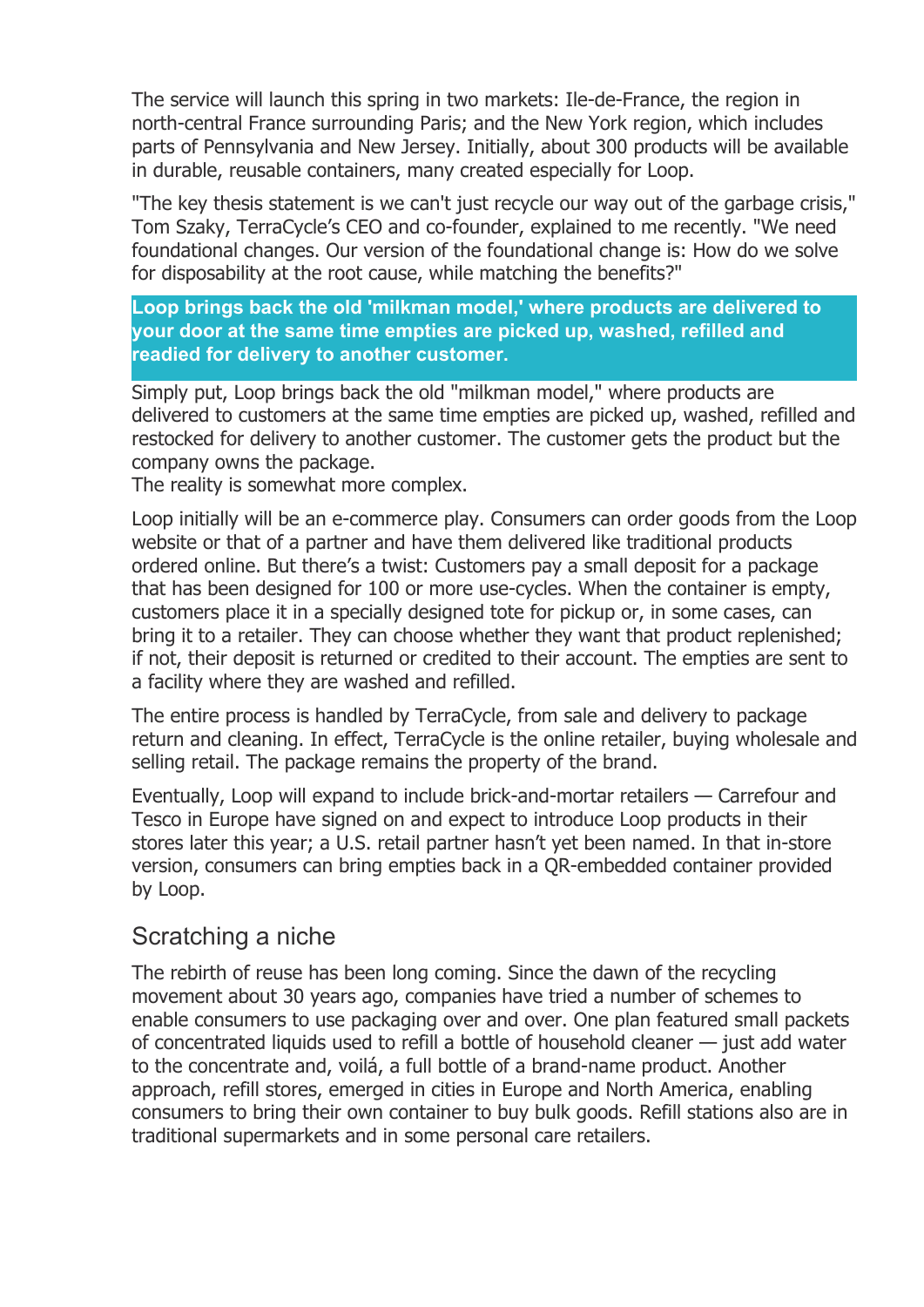But none of these has caught on beyond a tiny niche. Consumers, outside of a precious few hardcore greenies, don't really want to be inconvenienced, much as they may be seeking to avoid wasteful practices.

Loop's approach seeks to overcome those obstacles. The key, said Szaky, is trying to mimic the way consumers already buy, use and dispose of packaging.

**We realized that recycling and using recycled content is about trying to do the best you can with waste, but it's not solving the foundational reason we have waste.**

"We realized that recycling and using recycled content is about trying to do the best you can with waste, but it's not solving the foundational reason we have waste. We did a lot of reflection on that and realized that the foundational cause of garbage is disposability and single-use. We tried to come up with a way to solve for disposability but maintain the virtues of disposability, which are convenience and affordability."

### How does it work? ccc 4 3 Request a free pick up Shop in the Loop Store Receive your order in a We clean and a reusable Loop Tote Browse products from your Logo hugienically c Once you've used up your items, favorité brands, designed in replenish what upone No more cordboard boxes simply place the empty upgraded reusable packaging. so you never run out o pockaging into the Tote,<br>schedule a free pick up, and<br>Luop tokes care of the rest. the Loop Tote has been specially engineered to be durable and<br>safely transport your items. fovorites.

Szaky explained that his goal with Loop was to make the system simple and familiar. "You get a box at your door with your stuff in it. Though it's better, because your box is durable, and you don't have to worry about recycling all that cardboard."

Similarly on the back end. "We're trying to emulate the way you do your recycling at home. You take your used packages and you either put them in the recycling container or into your garbage bin. And then you lug it down to the curb and your recycling company or your garbage company takes it."

With Loop, consumers put empties in a tote or other Loop-provided receptacle, which is picked up via UPS or another carrier, or dropped off at a retail partner," explains Szaky. "There's no washing, no cleaning required. Just like a disposable object, you throw it back into one of those durable shipping containers you would've received from us." Szaky envisions a "reuse bin" eventually showing up in homes alongside garbage and recycling bins. "And when we pick up, you have the option to have it set to auto-replenish, so that you can actually make your shopping even easier, because your empties trigger your re-orders."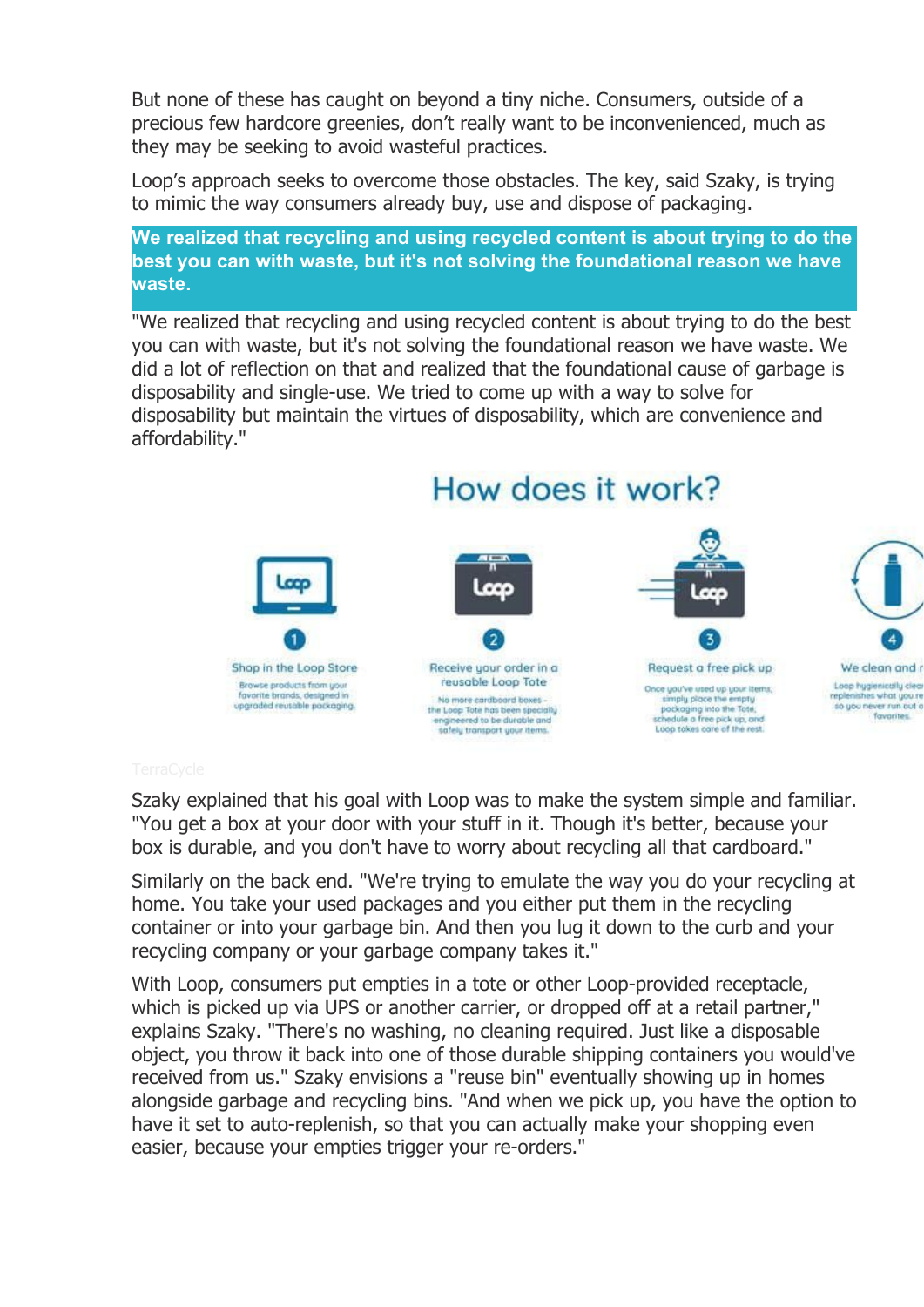## Counter-worthy

Part of the magic of Loop is reusable packaging, designed in partnership with the brand owners to be not just durable, but "counter-worthy" — attractive enough to keep in plain view, in the words of Virginie Helias, vice president and chief sustainability officer at Procter & Gamble. "You want to show it to your friends." But, she adds, the appeal is not just aesthetic: "It's also the fact that it's a better premium experience for people."

For P&G, that meant designing new packaging for the Loop platform. And, in some cases, inventing new products altogether.

For example, the company developed a toothbrush called Click, part of the company's Oral B line. "It's basically a new design that reduced the plastic by 60 percent because you have a durable handle which is made of composite material," explained Helias. "And there is a mechanism which we call Click Fits, which allows you to detach the head from the handle."



A Loop tote for delivering products to consumers.

Procter & Gamble, Loop's biggest partner, which also owns a 2 percent stake in the enterprise, has tapped into 10 of its most iconic brands as part of the Loop launch, including Ariel, Cascade, Crest, Febreze, Gillette, Pantene, Pampers and Tide. "What was great to see was that most of our P&G categories were actually highly relevant for people in terms of having durable packaging," said Helias.

Unilever, another Loop launch partner, is putting nine of its brands into the Loop platform, including Rexona, Dove and Axe deodorants; Signal toothpaste; and Hellmann's mayonnaise.

With the company's deodorant brands, "The base of the stick packaging is now made from stainless steel. As you use the product, there's an insertable refill where you then give that back to us and then we send you a new one," explained David Blanchard, Unilever's chief R&D officer.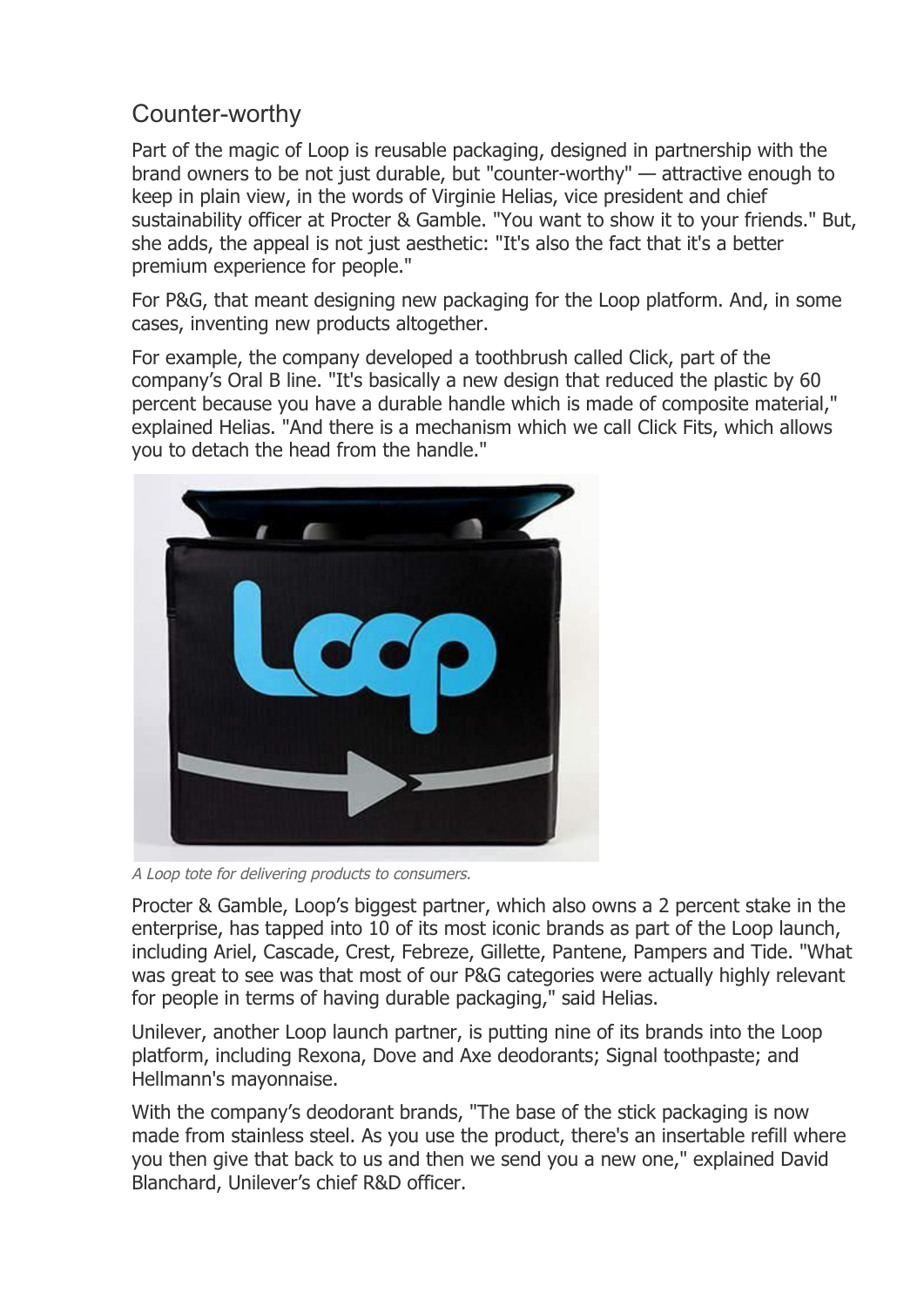Like P&G's Helias, Blanchard used the word "beautiful" repeatedly in our conversation to describe the company's various reusable packaging innovations, made from glass, aluminum, durable plastics and other materials. For example, regarding the deodorants, he said, "It's a beautifully crafted piece of packaging."

Another Unilever innovation is Signal tooth tabs, an alternative to toothpaste. Essentially, it's a small tablet of tooth powder you "chew, brush as usual, then rinse and smile," Blanchard explained. "We're creating a whole new format in a fully recyclable and refillable jar, so you get zero packaging, zero waste. It uses less water because of the way in which you simply put the product in your mouth and then clean and rinse."

### Will consumers buy in?

No doubt, Loop is a well-designed system with a compelling offering and a powerhouse line-up of brands. But one key question remains: Will consumers buy in to reuse?

It's no small concern. Consumers — in Europe, North America, South America and Asia — repeatedly have foiled efforts by brands large and small to create products and delivery models that reduce waste, energy, water and other resources. In some cases, they believed that products were inferior or didn't perform well. In others, the higher price was a barrier, and still others lacked the convenience of their conventional version. In many cases, consumers couldn't be bothered to change their well-worn habits.

Szaky and his corporate partners believe they have thought through such pitfalls, although the Loop system hasn't yet been tested in real-world settings.

### **Szaky and his corporate partners seem to have thought through many of these downfalls, but the Loop system hasn't yet been tested in real-world settings.**

Clearly, Loop's big brand partners believe that their individual and combined efforts can break through. "It addresses a clearly growing expectation from people," says P&G's Helias. "When we ask people about what's important for them, packaging now becomes intrinsically important. And the frustration with other packaging is becoming very close to other factors that we are hearing about in our studies." Unilever's Blanchard agrees. "We think that about 25 percent of consumers today are looking to buy brands that have a more sustainable footprint or clearly have a purpose that resonates with them from a broad environmental sustainable purpose point of view. And then, there's probably another 50 percent of consumers who are then increasingly looking for brands to have that point of view or that sustainable footprint."

There's also comfort in numbers, he says. "We've looked at reuse in France. We're looking at a refill type of system in Vietnam. And we've not yet really cracked that business model. What Loop offered was the opportunity to be a part of a bigger consortium where consumers will get a much broader range of products. And therefore it gives them an opportunity to really do this with a bit more scale."

Helias believes the reuse model has other benefits beyond the environmental ones. "You obviously develop a very intimate relationship with the consumer. And you